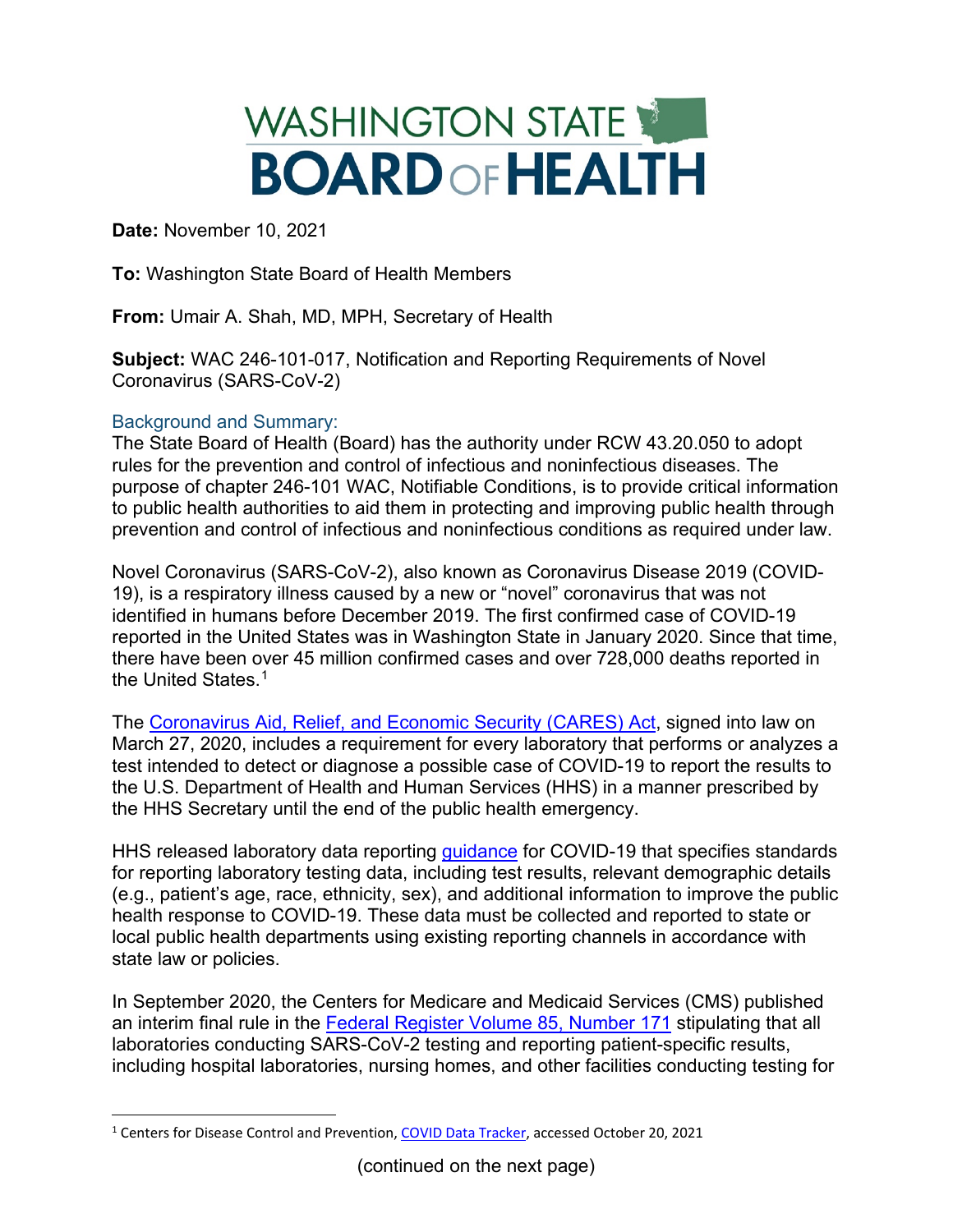Washington State Board of Health November 10, 2021 Meeting Memo

Page 2

COVID-19, who fail to report information required under the CARES Act will be subject to monetary penalties.

The Board previously adopted five emergency rules under WAC 246-101-017 to designate COVID-19 as a notifiable condition and require reporting of essential COVID-19 testing and patient demographic data aligned with the CARES Act:

- July 30, 2020, filed as WSR 20-16-121
- November 9, 2020, filed as WSR 20-24-081
- March 10, 2021, filed as WSR 21-08-009
- June 9, 2021, filed as WSR 21-16-014
- August 11, 2021, filed as WSR 21-18-034

To ensure consistency in reporting between regulated entities under chapter 246-101 WAC, COVID-19 reporting is required of health care providers, health care facilities, laboratories, local health jurisdictions, and the Department of Agriculture.

Per the requirements of the Administrative Procedures Act, RCW 34.05.350, the Board has taken steps to integrate requirements of the emergency rules into permanent rule. On July 23, 2021, the Board filed a CR-101, Preproposal Statement of Inquiry, alerting interested parties that the Board will consider further amending chapter 246-101 WAC to address any remaining federally required data components for reporting COVID-19, support statewide COVID-19 disease surveillance, and allow the governmental public health system to identify appropriate public health interventions through the end of the COVID-19 pandemic and beyond.

Until the permanent rules are in effect, I recommend the Board adopt a sixth emergency rule to continue to designate COVID-19 as a notifiable condition and require reporting of essential COVID-19 testing and demographic data to allow the governmental public health system to identify appropriate public health interventions. I believe the continuation of these requirements through emergency rule adoption is necessary for the preservation of the public health, safety, and general welfare of the State of Washington.

## Recommended Board Actions:

The Board may wish to consider, amend if necessary, and adopt the following motion:

The Board adopts a sixth emergency rule to extend the designation of COVID-19 as a notifiable condition and require reporting of essential testing and demographic data to improve the public health response to COVID-19. The Board directs staff to file a sixth CR-103E to extend WAC 246-101-017 without lapse, effective December 20, 2021.

## **Staff**

Samantha Pskowski, Policy Advisor

To request this document in an alternate format or a different language, please contact Kelie Kahler, Washington State Board of Health Communication Manager, at 360-236- 4102 or by email at [kelie.kahler@sboh.wa.gov.](mailto:kelie.Kahler@sboh.wa.gov) TTY users can dial 711.